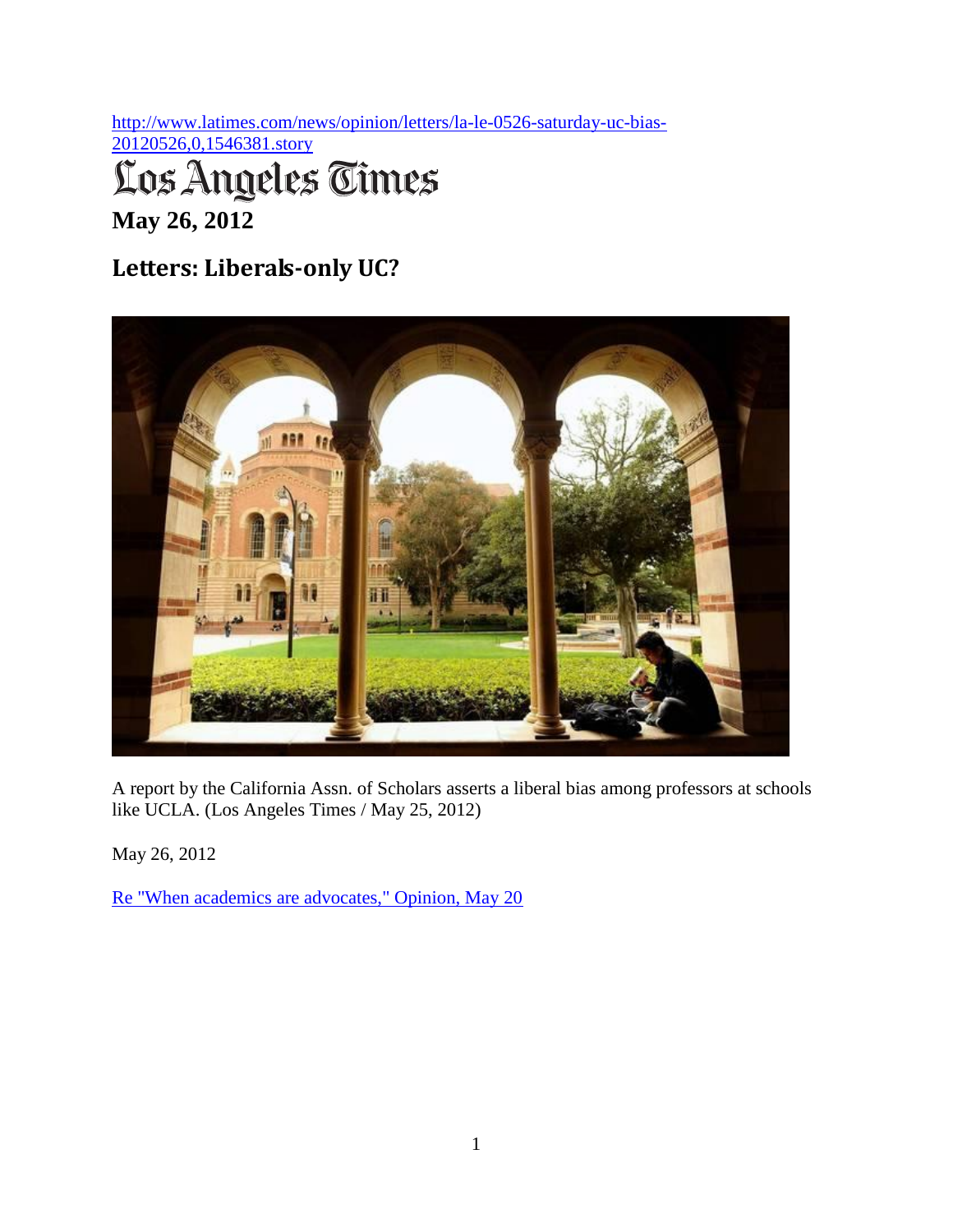It's regrettable that John M. Ellis and Charles L. Geshekter of the California Assn. of Scholars, which produced a report purporting to show a liberal bias in University of California instruction, have so little faith in our students' ability to reason and develop their own political opinions based on strong personal values.

[UCLA,](http://www.latimes.com/topic/education/colleges-universities/university-of-california-los-angeles-OREDU0000192268.topic) like our sister campuses, welcomes and embraces all points of view. Though we agree that faculty should not inject political views into the classroom, Ellis and Geshekter have merely strung together anecdotes from handpicked courses across our system to try to prove a crisis. The plural of "anecdote" is not "data," however, and they cite no meaningful evidence. In fact, credible studies have shown that left leanings are typical of young Americans, and college does not make them any more liberal.

The real crisis in California public universities now is whether we will have the resources in the future to continue preparing our students — who are sharpening their independent, critical thinking skills at our campuses — to serve as the leaders of tomorrow.

*Gene D. Block Los Angeles*

*Andrew Leuchter Los Angeles*

*Block is chancellor of UCLA; Leuchter, a professor of psychology, chairs its Academic Senate.*

I accept the figures Ellis and Geshekter cite on the ratios of [Democrats](http://www.latimes.com/topic/politics/parties-movements/democratic-party-ORGOV0000005.topic) to [Republicans](http://www.latimes.com/topic/politics/parties-movements/republican-party-ORGOV0000004.topic) teaching in the UC system. I also accept that some courses may lean left because of that ratio.

But Ellis and Geshekter do not give any reasons why we have this situation. For example, does the system discriminate against

Republicans applying for teaching positions by not hiring them in favor of hiring left-leaning teachers? I could go on and on.

I can't back this up with data, but I believe that Republicans who get a degree are less inclined than Democrats to teach. They've been content to let left-leaning professors take the smallpaying jobs of teaching. You reap what you sow.

*Larry Klimas Los Angeles*